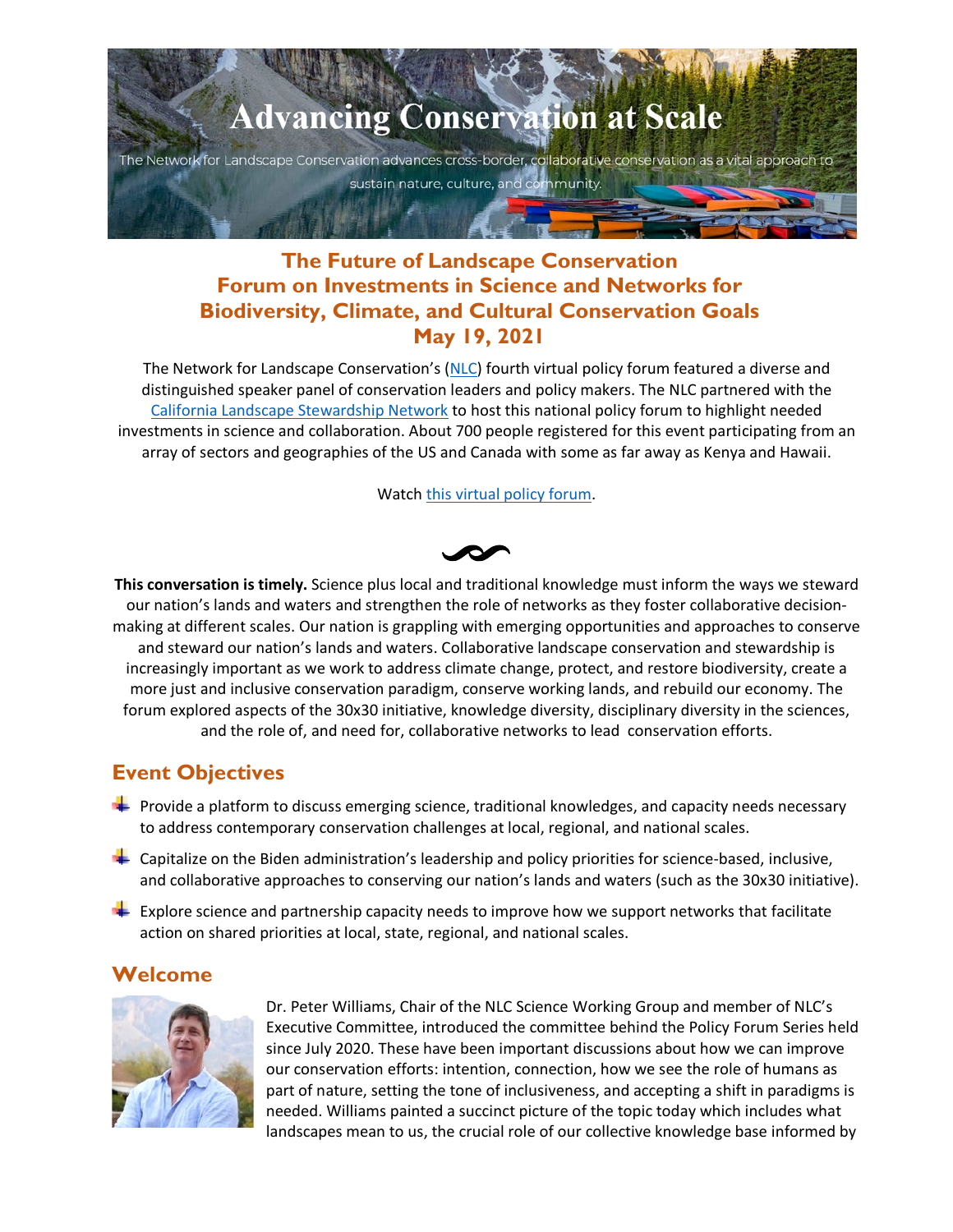many sciences and disciplines, and the key to any process – inviting early and often diverse perspectives from the affected communities.

## **Event Participants**

**Secretary Wade Crowfoot** of the California Natural Resources Agency, offered a keynote address and moderated a panel discussion with the following panelists from all corners of our country:

- **Jeff Allenby –** Director of Geospatial Technology, Center for Geospatial Solutions, Lincoln Institute of Land Policy
- **Bray Beltrán –** Science Director, Heart of the Rockies Initiative
- **Dr. Leroy Little Bear** Blackfeet researcher, Professor Emeritus at University of Lethbridge, Kainai Nation
- **Dr. Deb Rocque –** Assistant Director of the Science Applications Program, U.S. Fish and Wildlife Service

## **Keynote Address**

**Wade Crowfoot** was appointed California's Natural Resources Agency Secretary by Governor Gavin Newsom in January 2019 and oversees an agency of 19,000 employees who protect and manage California's natural resources.



Crowfoot set the tone for our discussion with a quote from Charles Dickens' Tale of Two Cities. "It was the best of times, it was the worst of times, it was the age of wisdom, it was the age of foolishness, it was the epoch of belief, it was the epoch of incredulity, it was the season of light, it was the season of darkness, it was the spring of hope, it was the winter of despair." What a fitting way to capture the challenges and opportunities of today.

Citing examples from his own state of California, Crowfoot acknowledged the cascading crises with one in twenty acres of California burned, temperatures over

120 degrees in Los Angeles, and the effects of a lengthening and significant drought. Crowfoot spoke of inequity, poverty, and racism laid bare across our country and world while we simultaneously come to terms with loss of biodiversity. Six out of 10 people in his state live in park-poor communities representing primarily minority populations. Biodiversity is under major threat in an age of mass extinction.

While the problems are daunting, he is optimistic we can meet these challenges if we take them head on with "nature as a key piece in the puzzle" in helping to save us from the climate crisis. He emphasized that 1/3 of climate mitigation actions are land and nature-based solutions that can protect communities and rebuild climate resilience. He acknowledged it will take creating stronger linkages between people and nature and environmental restoration that rebuilds ecosystem health.

He noted the imperative to scale actions while the stars are aligned to expand conservation, especially with 30x30. He said, "our work is key because we know we need different partnerships, new information, and synthesis of traditional wisdom and leadership combined with our knowledge bases."

He concluded by saying, "We have a generational opportunity to harness the restorative power of nature" and that people and nature will benefit by embracing collaborative approaches to address inequity, habitat destruction, and climate change at this important inflection point in history.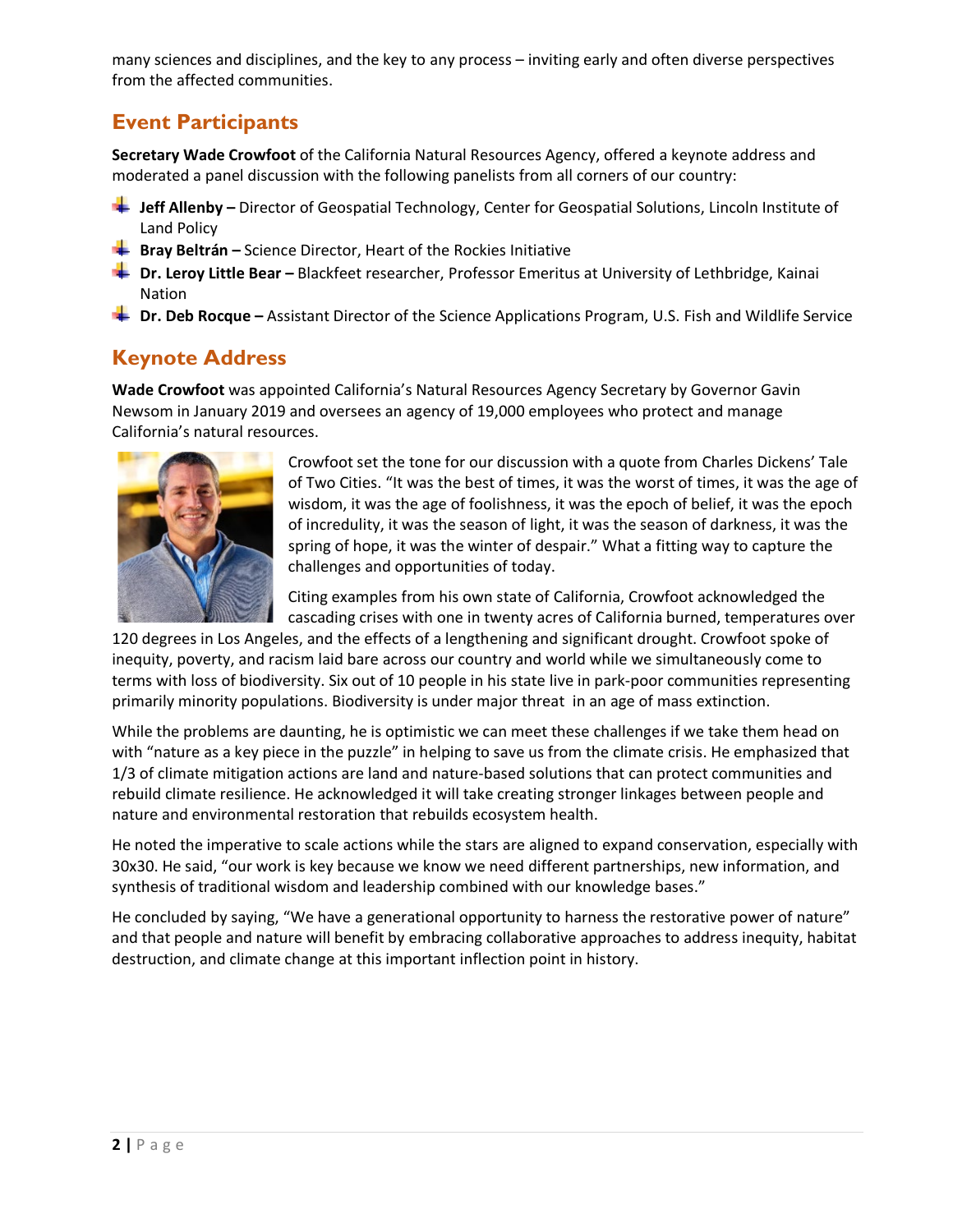#### **Dr. Leroy Little Bear – Blackfoot Confederacy Researcher; Professor Emeritus, University of Lethbridge; Kainai First Nation, Alberta**

Dr. Little Bear provided perspectives from his indigenous roots – the basis of traditional knowledge. His talk started with thoughts about dominant Western society. This prevailing thought does not "question the foundational basis of what we do. It is based on a stagnant world." Compared with indigenous thinking, "his world is always in a state of flux. Nothing is stagnant. Everything is in relationships in a changing, interrelational web of renewal."



While we homo sapiens see ourselves at the top of the heap, our thinking is narrow. "We bring things down to one right answer, one right way of doing things. All of these paradigms are captured in our language which is very future oriented with 'Been there, done that' thinking." With humans at the top, everything else appears inanimate and in isolation. This thinking causes us to approach issues through a lens of what "we DO to the land." That gets us into trouble because "from the Blackfoot point of view, we have a RELATIONSHIP WITH the land."

Little Bear illustrated how language influences the way we see the world and what we think is important. He said, "Blackfoot language is not noun-based. It's all about

process. These fundamental paradigms result in a very different approach to science." Science today is all about measurement. "But in Blackfoot world, everything is about relationships. If you can't measure it in Western science, it's not scientific. A lot of science is about measurement. In Blackfoot world, if it isn't about relationships, it's not science."

To open the aperture in our thinking away from one relying on measurement, Little Bear suggested we "go through a mid-life crisis exercise and ask fundamental questions of 'Who am I' and 'What is life all about?' The point is to stop, reflect, and question." Many people agreed with framing our current situation and thought processes as a mid-life crisis requiring reflection on the meaning of life questions which distills this essential point of view on the challenges we face.

"Constructed environments arise out of our paradigms and social values. For example, we see every major river of the world being dammed. We have more domestic animals than there are wild animals in the world. We have concrete jungles." The other side of the coin is a defense against the constructed environment, he said. He suggests that we have to change our fundamental thought process. We can begin with small steps to mitigate the constructed environment by bringing nature into our built environment with things like rooftop gardens and gardens inside shopping centers.

#### **Bray Beltrán, Science Director, Heart of the Rockies Initiative, Idaho**



Mr. Beltrán spoke about his personal experience of being an immigrant and a person of color in his position as Science Director for 315 million acres. He is developing partnerships to invest limited time and resources for the greatest good across millions of acres of public and private lands. His "newcomer status" requires that he work within the system while countering the colonial thinking which has been dominant and harmful.

These vast lands of the American West were seen as "uninhabited land to escape the cities." However, some of the land in the West was not seen as worthy of conservation. He addressed a top-down conservation bias that

doesn't serve the communities where the decisions ought to be made. "We need to understand the historical context that has excluded indigenous thinking."

He advised that we acknowledge that communities of color have a knowledge of their environment, their science, their stewardship, and practice. When we think of it in this way, we see how policy has been determined by people who don't live there with solutions decided upon outside of the communities that are affected. He said, "In the name of objectivity, we often dismiss traditional knowledge with top-down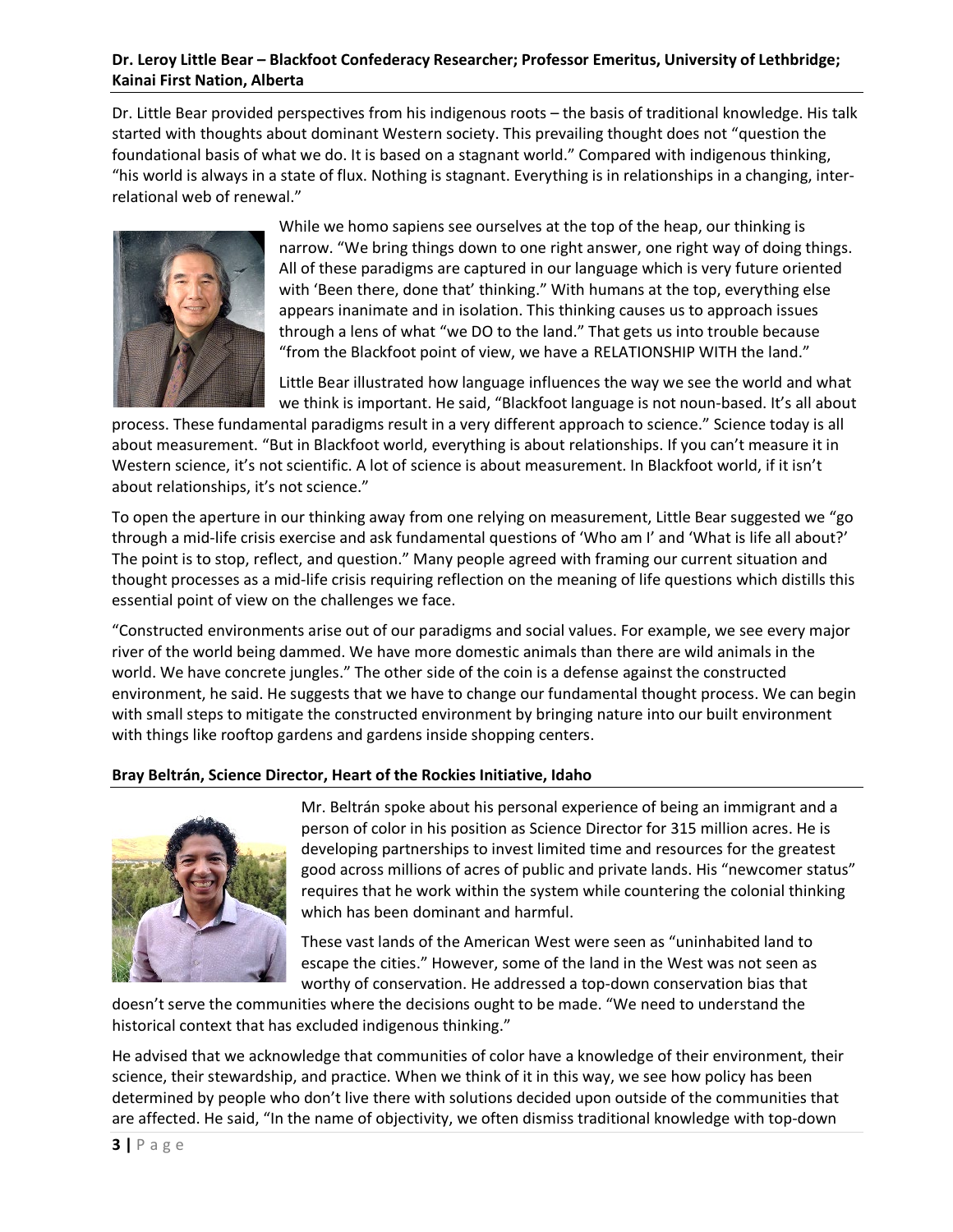science and bottom-up action." He emphasized a need for humility that doesn't try to "replace indigenous knowledge with our own science." This means inviting communities in "rather than thinking we need to solve issues for them."

Beltrán recommended three actions. The first was to apply history in context of today's issues. While conservation has positive connotations, it has had many negative effects on communities. The second recommendation was to incentivize knowledge creation coming from communities rather than feeding knowledge to them. Thirdly, "erase the predominant paradigm that some places aren't worthy of saving and reclaim our relationship with the land."

Beltrán's deeply powerful comments illustrate the consequences of our separateness from nature. Colonial thinking has permeated our decision making, our exclusion of communities, and has promoted conservation practices that harmed communities.

As an example where conservation strategy is informed and shaped by communities that live there, Beltrán spoke about our government's embrace of  $30x30$  and how we measure progress. He said, "Progress won't be measuring acres; achieving 30x30 will be dependent on the quality of life of people. He warned that "if rural communities are not seeing the benefit of land conservation, we'll continue to have push back."

While 30x30 has already elicited concern that government will somehow dictate what local communities think and do, Beltrán called upon the President's report, [Restoring America the Beautiful,](https://www.doi.gov/sites/doi.gov/files/report-conserving-and-restoring-america-the-beautiful-2021.pdf) that focuses on building "durable conservation in partnership with those that live and work on that land." With politics as they are, he suggested that "political winds can change, and we need to do the footwork to lay a strong foundation for the future."

#### **Jeff Allenby – Director of Geospatial Technology, Center for Geospatial Solutions, Lincoln Institute of Land Policy**



Providing a perspective on data and technology, Mr. Allenby focused on new ways to apply analytical technology to address public access and conservation challenges. To be successful, he echoed the importance of engaging all partners, non-traditional entities, and moving away from knowledge silos.

While technology and GIS have been intimidating and out of reach financially for many, the Center for Geospatial Solutions makes this technology accessible. The Center is the translator and allows more people to explore potential and possibilities in their conservation efforts. This large, network-based approach allows organizations to "hit above their weight class," he said. Technology

energizes and empowers grassroots community engagement and includes those previously left out of the conversation. Helping organizations tap into this technology and integrate it without requiring GIS skill equalizes access to the data and drives insights about what we pay attention to.

Allenby used the [Chesapeake Conservancy](https://www.chesapeakeconservancy.org/who-we-are/about-us/) as an example of a partnership that brought together 80 conservation partners across the watershed. Their model of participation and open access allowed the partnership to fit in a multitude of priorities and move forward on multi-benefit conservation. Another example was the [Open Space Institute](https://www.openspaceinstitute.org/about) spearheading capital campaigns, land acquisitions, and park infrastructure projects[. Nature's Network](http://www.naturesnetwork.org/) focuses on connecting conserved lands and uniting stakeholders around common goals for sustaining natural and cultural resources. Finally, he noted the Southeast [Conservation Strategy](https://secassoutheast.org/) which also brings together diverse partners to accelerate conservation and a connected network of land where it makes the biggest impact.

Allenby pointed out the unrealized conservation potential of "interstitial land" and "habitat corridors" or undeveloped parcels of "in between lands." Decision making could better connect this land to conserved lands. He said, "geospatial technology gives unprecedented access to parcel level data that can break down actions into parcel and sub-parcel-scale strategies." Allenby is excited by the cumulative benefit of connecting these "in between lands" across landscapes.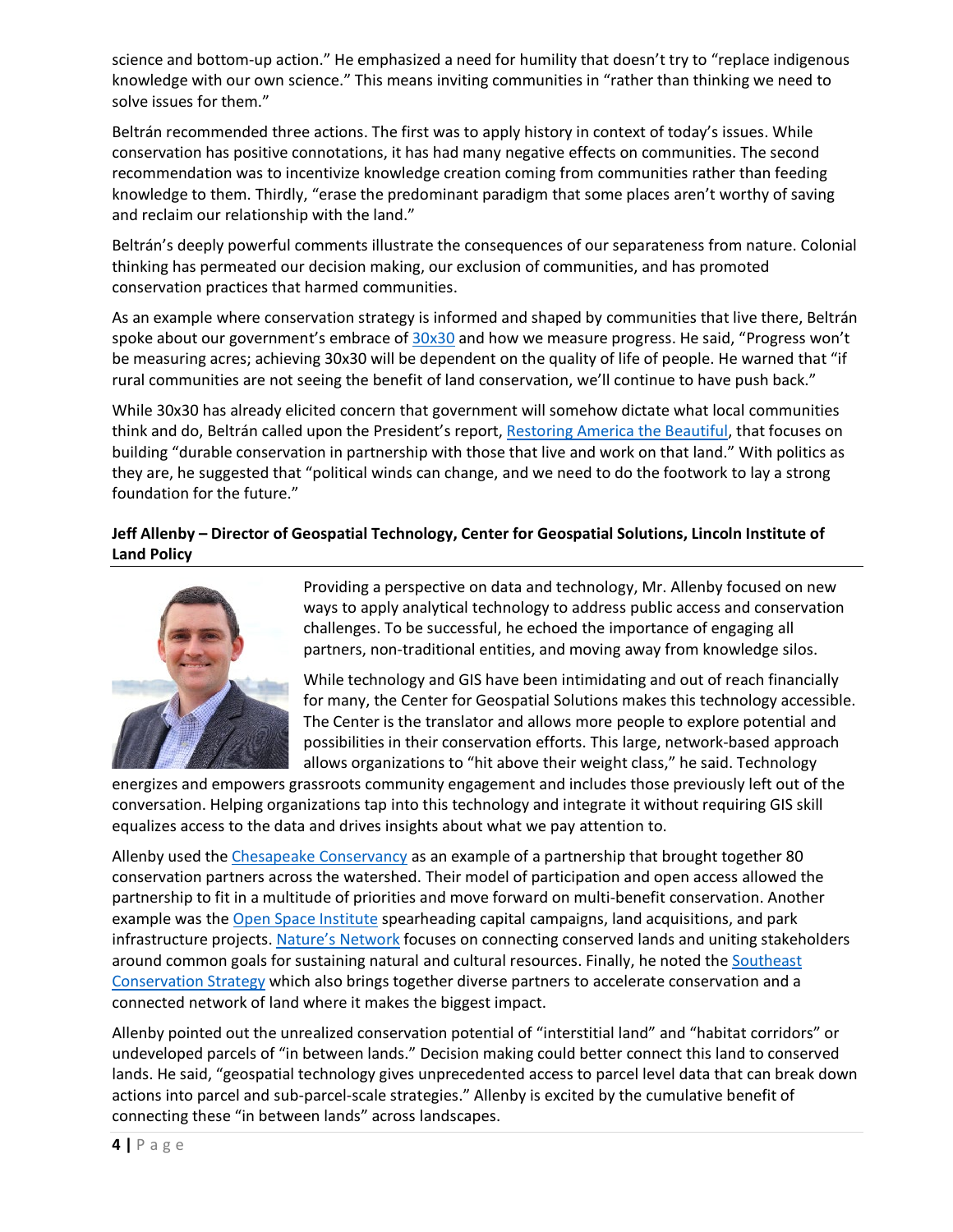He appreciates Little Bear's perspective about measurement and acknowledges the world of funders that ask for metrics. The emotional appeal AND the measurement are both important in "building a narrative that helps organizations justify funding and helps local, small partners communicate the need."

Allenby summarized that the information/insights connection is missed by many initiatives. We assume people will use it and integrate it, but if they can't access it, then we need to fill that gap. It's really about democratizing data and science as an empowerment tool.

#### **Dr. Deborah Rocque, Assistant Director for Science Applications Program, U.S. Fish and Wildlife Service**



Providing a perspective of agencies, Dr. Rocque looked back to lessons learned from the Landscape Conservation Cooperative networks and the efforts now to build in a more inclusive approach. The current administration's leadership through federal agencies is key to creating a national conservation framework coordinated with local and regional networks for more inclusive community-based conservation. She sees the 30x30 initiative as a key way to magnify nature-based solutions within this national framework.

To take advantage of this generational moment, she highlighted the inspiring example of the [Southeast Conservation Adaptation Strategy](https://secassoutheast.org/blueprint) which is

harnessing the collective action of fifteen southeastern states and Puerto Rico. Using geospatial data and analysis, they are creating the [Conservation Blueprint](https://secassoutheast.org/blueprint) which crosses jurisdictional boundaries and has brought in \$30+ million to restore over 75,000 acres. So far, more than 1,700 people from 500 different organizations have actively participated in developing the Southeast Blueprint. Over 240 people from more than 100 organizations have used or are using the Blueprint in their work. She suggests we do more to emulate this 'living spatial planning model' across the country and bridge the power of science and people. In order for conservation relationships to work, they need to be durable, nonpartisan, and consult people in communities to engage in ways they want to be involved.

Following Rocque's talk, the conversation dove into the challenges of the united, national approach of 30x30 that tries to focus on community while taking cues from the federal government. In response, Rocque suggested we "get over ourselves and accept that there are a lot of ways to do conservation. It doesn't have to be the "perfect" idea for conservation as long as it contributes to the whole."

Participants in the virtual forum were quite interested in how local-level stakeholder and county government engagement worked with the Southeast Conservation Blueprint. The challenge is in balancing input from county government agencies and other local interests with broader priorities. If spatial mapping results are different than participants envisioned, then getting local buy-in could present challenges.

# **Key Takeaways**

Williams tied the conversations together by saying, "It sounds simplistic, but starting with listening invites a learning orientation, facilitates relationship building, and begins to weave together the pieces that are needed for this generational moment."

If we want to include a broader perspective of conservation as relational, then we need to look at language and integrate and translate oral histories alongside Western datasets. Sequential science can appear to be coming from an ivory tower, but a more relational and integrative approach respects communities, science, and traditional knowledge. Many participants expressed appreciation for Little Bear's message about how language informs decisions. In this context, even the word "natural resource" is problematic and incomplete when it comes to describing connectedness to nature and landscapes we seek to protect.

Data applications, participatory GIS, mapping, and local and traditional knowledge when presented on a map can be critical to informing new insights. Coastal marine spatial planning tools are being used effectively across the coastal and marine landscapes.